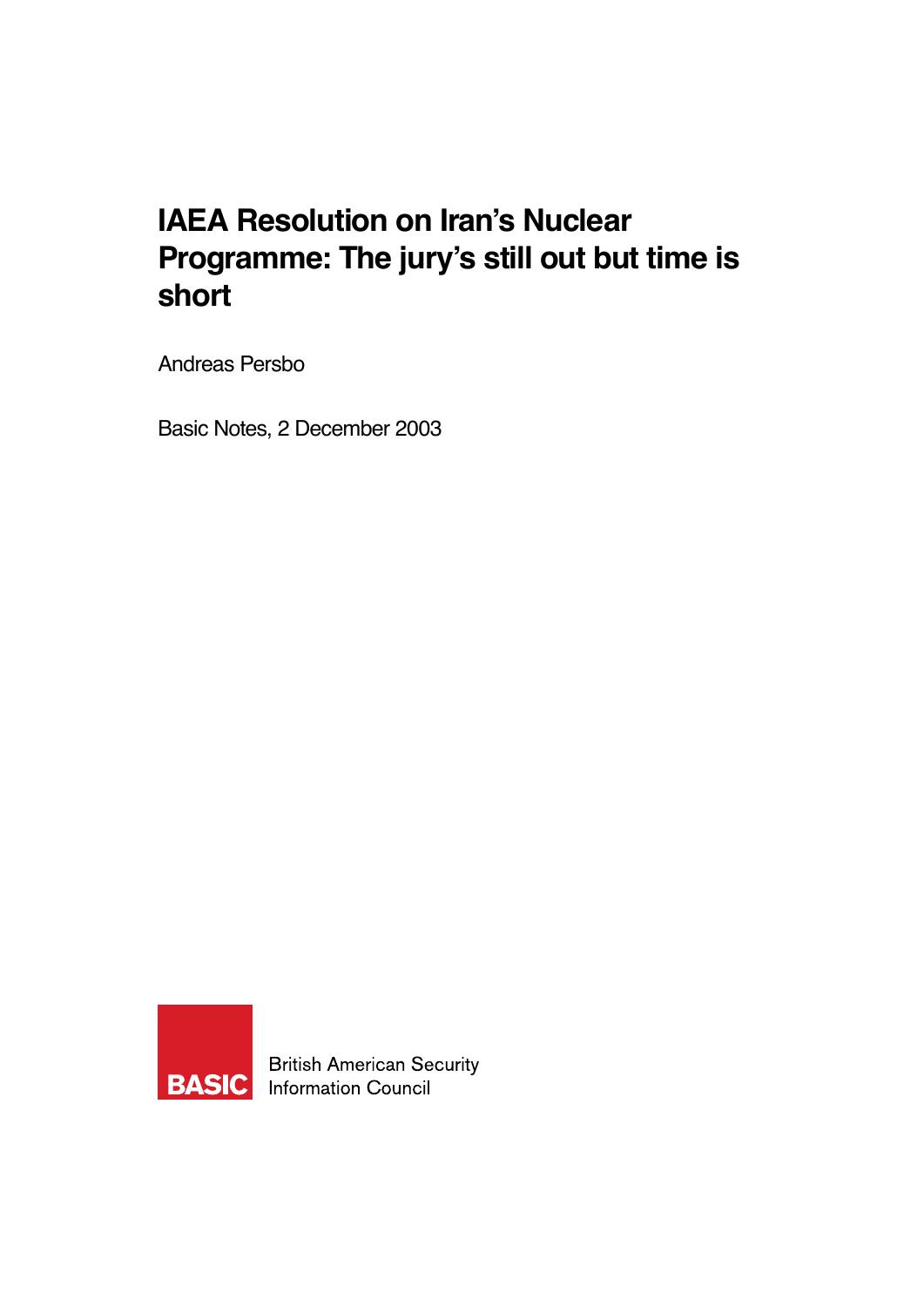## **The Play**

The US Administration has, for some time, been pushing the International Atomic Energy Agency (IAEA) to declare Iran in 'non-compliance' with its Non-Proliferation Treaty (NPT) commitments, a move that would automatically refer the issue to the United Nations Security Council for their consideration and possible action. The Iranians had warned that a strongly- worded resolution would be contradictory to the Tehran declaration of 21 October 2003, and again implied that such a move might prompt an Iranian withdrawal from the NPT. The three European states (Britain, France and Germany) that had formulated the Tehran declaration with Iran did not want to jeopardize this agreement and stated that they would oppose such a move.

All indications were that it would be a serious showdown at the next IAEA Board of Governors meeting in Vienna. A resolution on Iran was expected to be adopted on Friday 21 November 2003, and rumours of a European draft resolution circulated in the media. However, by Friday afternoon it was clear that the Board could not reach an agreement, so it adjourned and went into an unprecedented four-day recess. Negotiations continued over the weekend, resulting in the United States lowering its demands. However, a senior western diplomat reiterated that, "there was never any disagreement [between the US and the Europeans] on the end state we're seeking", i.e. an Iran with no nuclear weapons.[1] After the weekend, the media reported that a new resolution had been drafted which bridged the divide.

# **The Resolution**

On 26 November 2003, the IAEA Board of Governors adopted resolution 81 (2003) entitled 'Implementation of the NPT Safeguards Agreement in the Islamic Republic of Iran'.[2] In its second preambular paragraph, the Board welcomed the Tehran declaration issued by Britain, France, Germany and Iran on 21 October 2003. However, further down the preamble, the Board expressed its deep concern, noting that, "Iran has failed in a number of instances over an extended period of time to meet its obligations under its Safeguards Agreement..." The Board was also gravely concerned by the fact that Iran had enriched uranium and separated plutonium in undeclared facilities; that Iran had indulged in a pattern of concealment of its activities; and that the new information disclosed by Iran included much more that was contradictory to the information previously supplied.

Importantly, the Board recognised, "the inalienable right of States to the development and practical application of atomic energy for peaceful purposes, including the production of electric power, with due consideration for the needs of developing countries", while at the same time, "underlining the vital importance of effective safeguards for facilitating cooperation in the field of peaceful uses of nuclear energy".

The Board adopted twelve operative paragraphs, which feature two decisions and two requests. It is important to note that the Board unanimously welcomed Iran's offer of active cooperation and openness, while at the same time strongly deploring the country's past failures and breaches of its obligations to comply with its safeguards agreement. It therefore called on Iran to take, "all necessary corrective measures on an urgent basis..."

Of particular importance is operative paragraph 8, since it outlines the procedure for eventual sanctions in the event that Iran fails to meet the requirements of the resolution. It reads "should any further serious Iranian failures come to light, the Board of Governors would meet immediately to consider, in the light of the circumstances and on advice from the Director General, all options at its disposal, in accordance with the IAEA Statute and Iran's Safeguards Agreement".

Finally, the Board decided "to remain seized of the matter".

The Board further requested the Director General to take all steps necessary to confirm that the information provided by Iran on its past and present nuclear activities is correct and complete as well as to resolve such issues as remain outstanding. To that end it requested that the Director General submit a comprehensive report on the implementation of the resolution by mid-February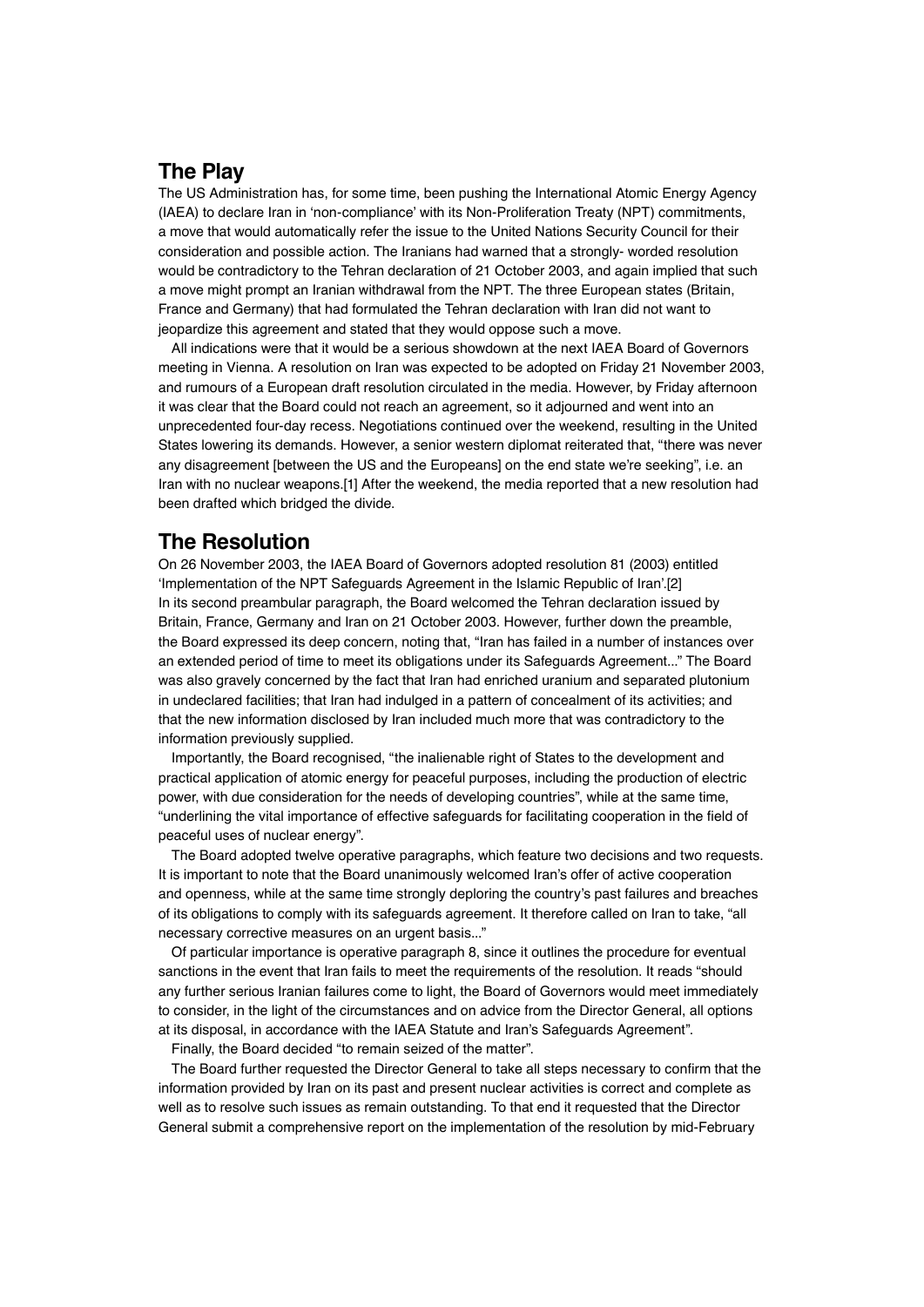2004. Iran is called to sustain full cooperation with the Agency in implementing its commitment to full disclosure and unrestricted access, and thus to provide the transparency and openness that are indispensable for the Agency to complete the considerable work before it.

#### **The Reactions**

The IAEA Director General Dr. Mohamed ElBaradei held that the integrity of the nuclear nonproliferation regime was, in no uncertain terms, affirmed by the resolution. He cautioned that the IAEA still, "have much verification work to do before we can provide the assurances expected by the international community" and that that verification work solely depended on Iran's full co-operation and transparency. He maintained that the success of the verification mission also depended on the agency getting full co-operation from all relevant countries, particularly those that were the source of some of the nuclear material and equipment in Iran.[3] Activities are expected to begin in the next few weeks. Dr. ElBaradei also held that, "any serious failures in the future by Iran to comply with its obligations will be met with an appropriately serious response", apparently referring to operative paragraph 8 of the resolution.[4]

The Secretary of the Supreme National Security Council of Iran, Mr. Hasan Rowhani, does not share the conclusions of the IAEA Director General. On 27 November 2003, he was quoted as saying, "we believe that Article 8 has no value and it contains nothing new". He fell short of saying that he believed that the resolution symbolised an American defeat, but nevertheless held that: "The US tried to include a clause in the resolution which would have allowed Iran's nuclear dossier to be referred to the Security Council automatically, but we announced that it was a violation of the Teheran Declaration and it didn't happen".[5]

Mr. Rowhani stated that Iran, "notices that there is no reference to the Security Council [in the resolution] and this shows that Iran has observed all outstanding issues". He continued to argue that Iran had voluntarily decided to temporarily suspend its uranium enrichment programme in order to foster confidence. And since the IAEA had not asked Iran to make any legal commitment in this regard, the Iranian government had the discretion to decide if and when to restart its uranium enrichment programme. Mr. Rowhani expressed the view that the "uranium enrichment issue is an important achievement, and it is a source of national pride for us, and we should continue it".[6]

The US Secretary of State, Colin Powell, welcomed the resolution.[7] He held that the resolution is an, "important step forward in the international community's efforts to prevent the proliferation of nuclear weapons". Meanwhile, US State Department spokesperson Richard Boucher summed up the US perception of the resolution at a press-conference and took the opportunity to caution the Russian Federation on its involvement in the Iranian nuclear programme. He said:

 In sum, this resolution puts a requirement on Iran to cooperate in all the ways that it's promised and all the ways demanded by the Board of Governors. That would mean that governments who have programs or who have had programs with Iran would only want to cooperate within those guidelines.[8]

Iran is completing work on the Bushehr light water reactors (LWRs) with Russian help. It has been estimated by the Federation of American Scientist that the project employs some 900 workers and that the Iran-Russian deal to deliver two VVER-1000 reactors is possibly worth up to one billion dollars.[9] The Ministry of Foreign Affairs of the Russian Federation later issued a press release in which it stated:

It is important that the questions of ensuring the transparency of the Iranian nuclear program will continue to be dealt with in the framework of the IAEA with reliance upon its monitoring instruments. Accordingly, the adopted resolution determines the procedure for subsequent actions to be taken by the Agency to definitively clarify the questions still outstanding ... Russia expects that this work in the conditions of the new character of cooperation between the IAEA and Iran will continue to be carried out objectively, without unnecessary politicization.[10] France, Germany and the United Kingdom, who engineered the agreed statement prior to the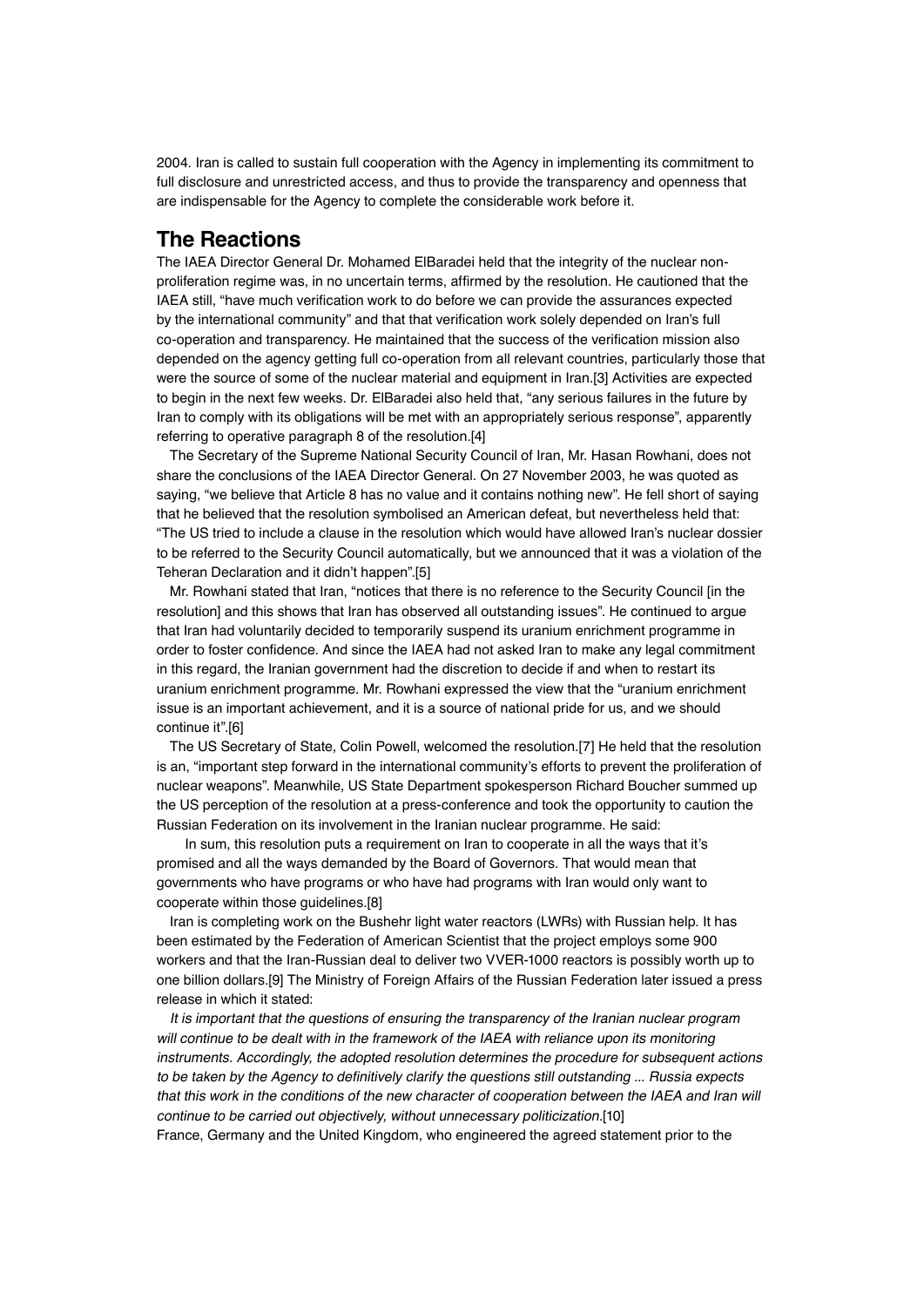meeting of the Board of Governors, also seemed pleased with the resolution. The UK Foreign Secretary Jack Straw stated:

 I welcome this Resolution on Iran, adopted by consensus among the Board of Governors of the IAEA. It is an important step forward in the international community's efforts to prevent the proliferation of nuclear weapons ...The Resolution is the result of the intensive diplomatic consultations, which followed [the French, German and British visit to Iran]. We and our partners look forward to continued co-operation with Iran.[11]

From Paris, President Chirac indicated his satisfaction with the outcome of the IAEA Board meeting and said that the agreement, "goes in the direction of efforts made by the international community to convince the Iranians to take effective and durable measures necessary to restore confidence".[12]

The EU's foreign policy representative, Javier Solana, said he was "very happy" with what he saw as a European Union effort to curb the development of nuclear weapons in Iran through diplomacy.[13]

## **The Conclusions**

It may be that the US Administration is waiting for IAEA inspections to reveal undeclared nuclear activities in Iran, and that it is hoping that such revelations may pave the way for Security Council involvement.[14] However, it seems apparent that the European initiative has, for now, succeeded in securing Iran's position as a NPT signatory and the adopted resolution is not counterproductive in this regard. It is now imperative that the inspection process be permitted to proceed without being tainted by political opinions that could effectively hamper Iran's current right under the NPT to develop its own peaceful nuclear energy policies.

A source of concern is operative paragraph 8 of the resolution. An immediate meeting of the Board of Governors is required if, "any further serious Iranian failures come to light". It is unclear who is authorized to make this appreciation. The IAEA naturally believes that it falls within its remit. But it remains unclear what kind of event it would consider 'serious'. Dr. ElBaradei stated that a "small piece of equipment would probably not be a serious failure. A lab working on nuclear activities would".[15] The statement is indicative, but hardly binding upon IAEA members. However, that interpretation fits well with the perceived objective of the resolution, which is the conduct of effective and meaningful inspections of Iran's nuclear programme.

It is possible that a state could claim 'a serious Iranian failure' and call for a meeting on the basis of its own intelligence sources, effectively undermining the verification process. In that regard, Dr. ElBaradei has stated that the agency wants to do its work without interference. In an interview with the New York Post he said: "I would like to ask the member states to sit back and relax".[16]

It is important that the Agency is allowed to work undisturbed. The situation is delicate, and the international community runs the risk that Iran, if pressured too much, could withdraw from the NPT. Such a drastic outcome would undermine the non-proliferation regime and further destabilize the entire region. It may, in the long run, also result in serious consequences for Iran itself.

The Director General has been instructed to submit a comprehensive report on the implementation of the IAEA resolution within two and a half months. It is doubtful, however, that the IAEA will be able to produce a fully comprehensive report within this timescale even if inspections start immediately. As Dr. ElBaradei said after the adoption of the resolution, "inspections take time ... Even if you have 1,200 people and \$1 billion, it can take over a year".[17] ElBaradei said he would send no more than 10 inspectors to Iran for the next phase of the verification process. Therefore, it is important that the Board of Governors does not abandon the consensus position adopted by the resolution. If the Director General requests more time to conduct inspections, that request should not be construed as a result of Iranian non-cooperation.

# **The Recommendations**